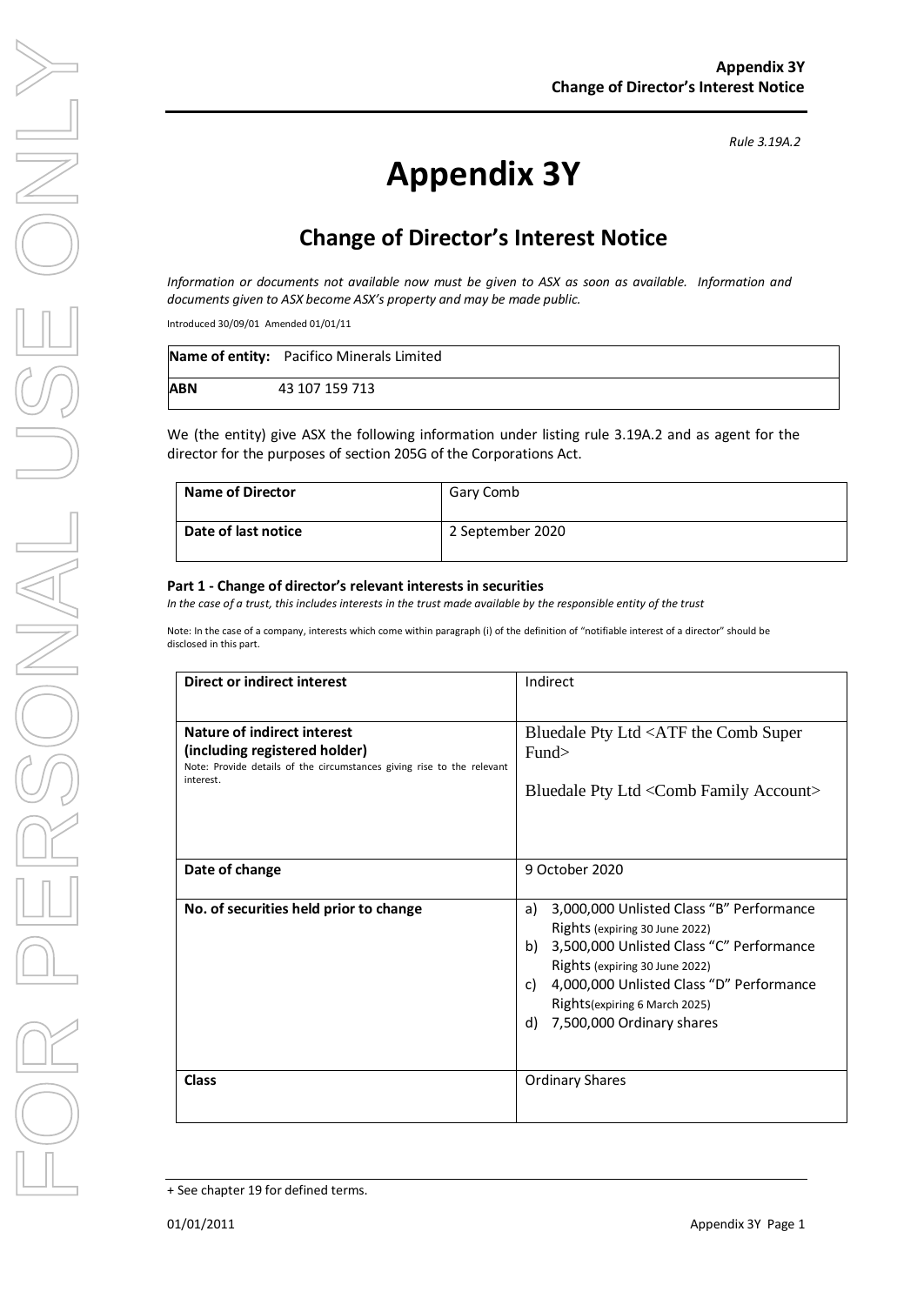#### **Appendix 3Y Change of Director's Interest Notice**

| Number acquired                                                                                                                                                         | 3,333,332                                                                                                                                                                                                                                                                                    |  |
|-------------------------------------------------------------------------------------------------------------------------------------------------------------------------|----------------------------------------------------------------------------------------------------------------------------------------------------------------------------------------------------------------------------------------------------------------------------------------------|--|
| Number disposed                                                                                                                                                         | Nil                                                                                                                                                                                                                                                                                          |  |
| <b>Value/Consideration</b><br>Note: If consideration is non-cash, provide details and estimated valuation                                                               | \$60,000                                                                                                                                                                                                                                                                                     |  |
| No. of securities held after change                                                                                                                                     | 3,000,000 Unlisted Class "B" Performance<br>a)<br>Rights (expiring 30 June 2022)<br>3,500,000 Unlisted Class "C" Performance<br>b)<br>Rights (expiring 30 June 2022)<br>4,000,000 Unlisted Class "D" Performance<br>C)<br>Rights (expiring 6 March 2025)<br>10,833,332 Ordinary shares<br>d) |  |
| Nature of change<br>Example: on-market trade, off-market trade, exercise of options, issue of<br>securities under dividend reinvestment plan, participation in buy-back | Issue of Ordinary Shares on Mr Gary Combs<br>participation in the Pacifico Minerals Limited<br>2020 Share Purchase Plan.                                                                                                                                                                     |  |

#### **Part 2 – Change of director's interests in contracts**

Note: In the case of a company, interests which come within paragraph (ii) of the definition of "notifiable interest of a director" should be disclosed in this part.

| <b>Detail of contract</b>                                                                                                                                                   | N/A |  |
|-----------------------------------------------------------------------------------------------------------------------------------------------------------------------------|-----|--|
| <b>Nature of interest</b>                                                                                                                                                   | N/A |  |
| Name of registered holder<br>(if issued securities)                                                                                                                         | N/A |  |
| Date of change                                                                                                                                                              | N/A |  |
| No. and class of securities to which<br>interest related prior to change<br>Note: Details are only required for a contract in relation<br>to which the interest has changed | N/A |  |
| Interest acquired                                                                                                                                                           | N/A |  |
| Interest disposed                                                                                                                                                           | N/A |  |

<sup>+</sup> See chapter 19 for defined terms.